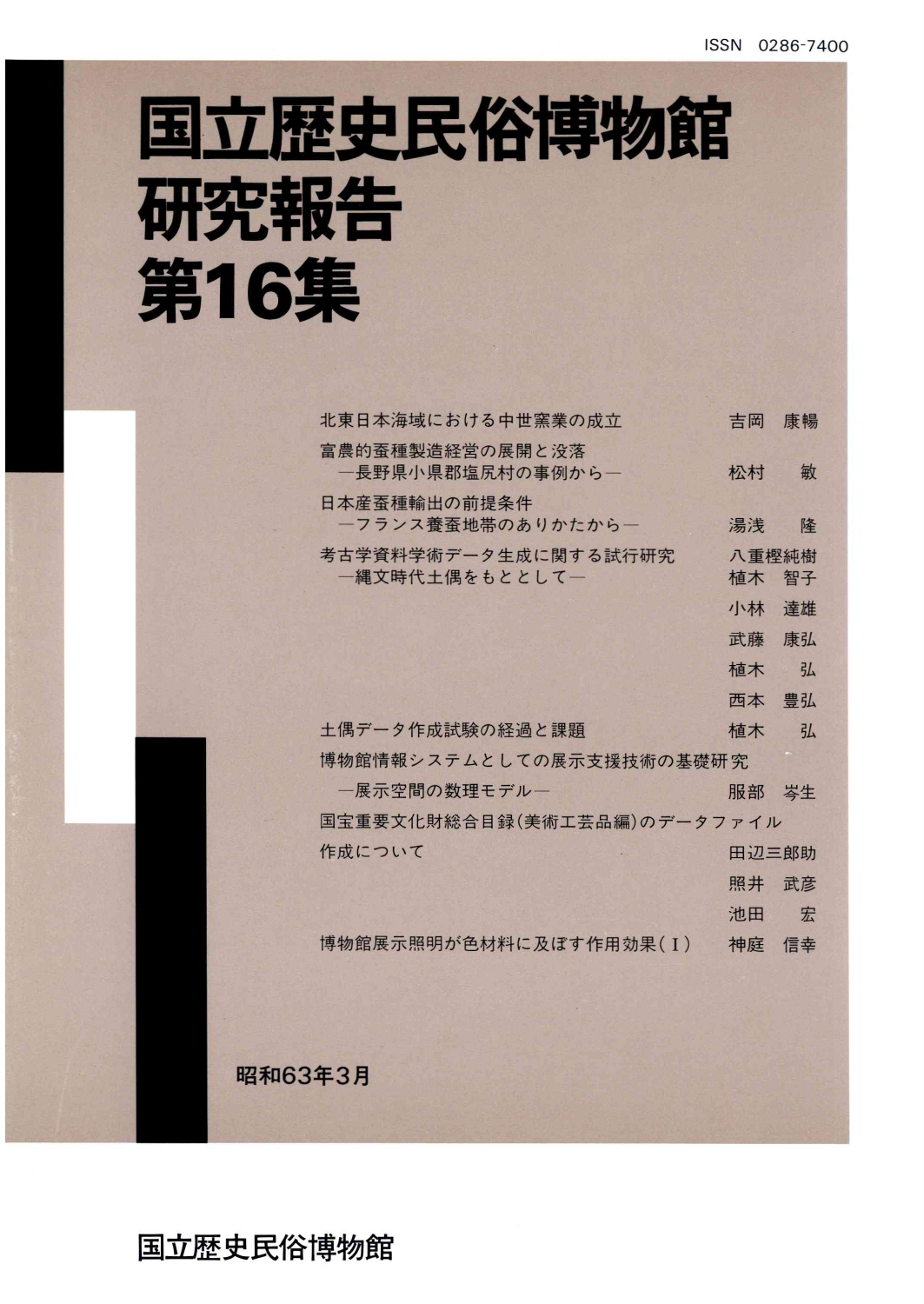### 国立歴史民俗博物館 研究報告 第16集

\*目 次

| ▓北東日本海域における中世窯業の成立………………………………吉岡            | 康暢    | 1   |
|---------------------------------------------|-------|-----|
| ▓富農的蚕種製造経営の展開と没落                            |       |     |
| ----長野県小県郡塩尻村の事例から-----………………………………松村       | 敏     | 75  |
| ▓日本産蚕種輸出の前提条件                               |       |     |
|                                             | 降     | 117 |
| ▓考古学資料学術データ生成に関する試行研究………………………八重樫純樹         |       | 157 |
| ----縄文時代十偶をもととして-----                       | 植木 智子 |     |
|                                             | 小林 達雄 |     |
|                                             | 武藤康弘  |     |
| 植木                                          | ᄘ     |     |
|                                             |       |     |
| ▓土偶データ作成試験の経過と課題……………………………………植木            | 弘     | 181 |
| ▓博物館情報システムとしての展示支援技術の基礎研究                   |       |     |
|                                             |       | 199 |
| ▒国宝重要文化財総合目録(美術工芸品編)のデータファイル                |       |     |
| 作成について…………………………………………………………田辺三郎助           |       | 209 |
|                                             | 照井 武彦 |     |
| 池田                                          | 宍     |     |
| <b>▓博物館展示照明が色材料に及ぼす作用効果(Ⅰ)……………………神庭</b> 信幸 |       | 263 |

昭和63年3月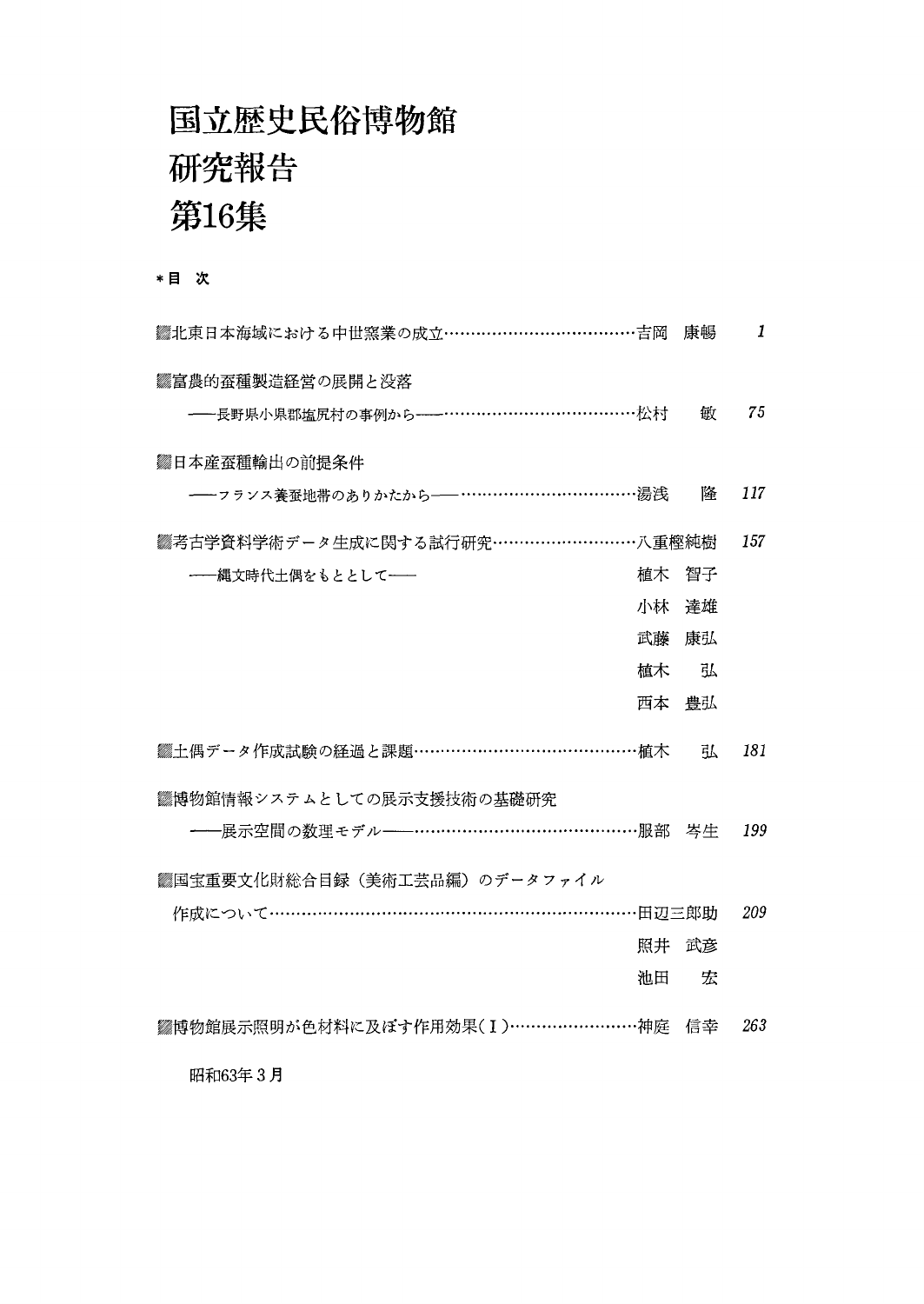#### Bulletin of the National Museum of Japanese History vo1.16

Contents:

| YOSHIOKA, Y.                                                                       | Establishment of Ceramic Industries on The                                                                                                |
|------------------------------------------------------------------------------------|-------------------------------------------------------------------------------------------------------------------------------------------|
| MATSUMURA, S.                                                                      | Development and Decline of Silkworm-Egg<br>Producers<br>— The Case of Shiojiri Village, Chiisagata, Nagano— $\cdots$ 75                   |
| YUASA, T.                                                                          | Conditions for the Export of Japanese Silkworm<br>Eggs — The Situation in The Sericiculture Regions<br>of France— $\cdots$ and $117$      |
| YAEGASHI, J.<br>UEKI, T.<br>KOBAYASHI, T.<br>MUTO, Y.<br>UEKI, H.<br>Nishimoto, T. | An Experimental Study on Data Generation<br>for The Archaeological Data Base — The Case of<br>Jomon Clay Figurines-communications and 157 |
| UEKI, H.                                                                           | A Process and Problems in Experiments<br>For Clay Figurines Data Generation  181                                                          |
| HATTORI, M.                                                                        | Descriptive Model of Display Space Organization<br>(Basic Study of Computer-aided-Display-Design                                          |
| TANABE, S.<br>TERUI, T.<br>IKEDA, H.                                               | A new datafile based on The Lists of<br>The National Treasures and The Important                                                          |
| KAMBA, N.                                                                          | Fading of Colouring Matters Caused by Light                                                                                               |

Mar,1988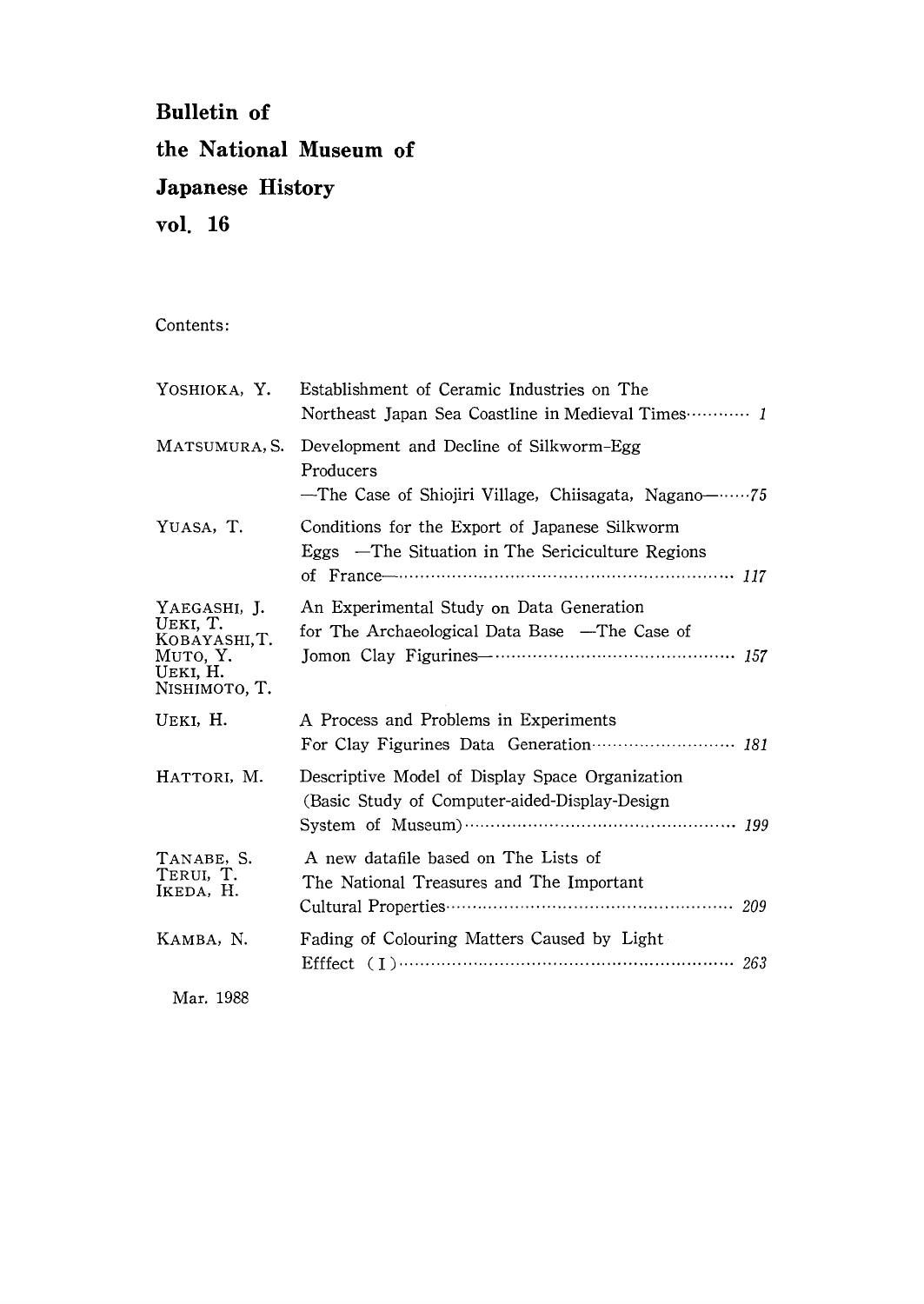#### 国立歴史民俗博物館研究報告寄稿要項

- 1.国立歴史民俗博物館研究報告は,歴史学,考古学,民俗学およびそれらの協 業による広義の歴史学ならびにそれらと関連する諸科学に関する論文,資料・ 研究ノート,調査研究活動報告等を掲載・発表することにより,それらの学問 の発展に寄与するものである。
- 2. 国立歴史民俗博物館研究報告に寄稿することができる者は、次のとおりとす る。
- (1)国立歴史民俗博物館(以下「本館」という。)の教官(客員教授等を含む。) および本館の組織、運営に関与する者
- (2)本館が受け入れた各種研究員および研究協力者等
- (3)その他本館において適当と認めた者
- 3. 原稿を寄稿する場合は、論文,資料・研究ノート,調査研究活動報告等のう ち,いずれであるかをその表紙に明記するものとする。なお,この区分につい ての最終的な調整は,国立歴史民俗博物館研究委員会(以下「研究委員会」と いう。)において行う。
- 4,原稿執筆における使用言語は,日本語を原則とする。ただし,他の言語を用 いる場合は,研究委員会に相談するものとする。
- 5.特殊な文学,記号,印刷方法等が必要な場合は,研究委員会に相談するもの とする。
- 6. 寄稿する原稿には、原則として英文により400語程度の要旨を付けるか,あ るいは英訳用の和文800字以内の要旨を付けるものとする。
- 7.寄稿する原稿の枚数は,原則として制限しない。ただし,研究委員会の判断 により,紙数等の関係から分割して掲載することがある。
- 8.寄稿する原稿は,必ず清書し,原稿の写し1部を添付するものとする。
- 9.寄稿された原稿は,研究委員会において検討のうえ,採否を決定する。
- 10.稿料の支払い,掲載料の徴収は行わない。
- 11.原稿の寄稿先および連絡先は,次のとおりとする。
	- ㊦285 佐倉市城内町117番地 国立歴史民俗博物館内 国立歴史民俗博物館研究委員会(電話 代表 0434-86-0123)

|       |                                  |               | 国立歴史民俗博物館研究報告 第16集                                         |  |
|-------|----------------------------------|---------------|------------------------------------------------------------|--|
|       | 昭和63年 3 月25日 -<br>昭和63年 3 月30日 - | 印<br>剧<br>発 行 | (非売品)                                                      |  |
| 編集・発行 |                                  |               | 国立歴史民俗博物館                                                  |  |
|       |                                  |               | 〒285 千葉県佐倉市城内町117<br>電話 0434-86-0123 (代表)                  |  |
| 印     | 刷                                |               | 第一法規出版株式会社<br>〒107 東京都港区南青山2-11-17<br>電 話 03-404-2251 (代表) |  |

©Printed in Japan Mar. 1988 ISBN4-474-00092-7 C3021